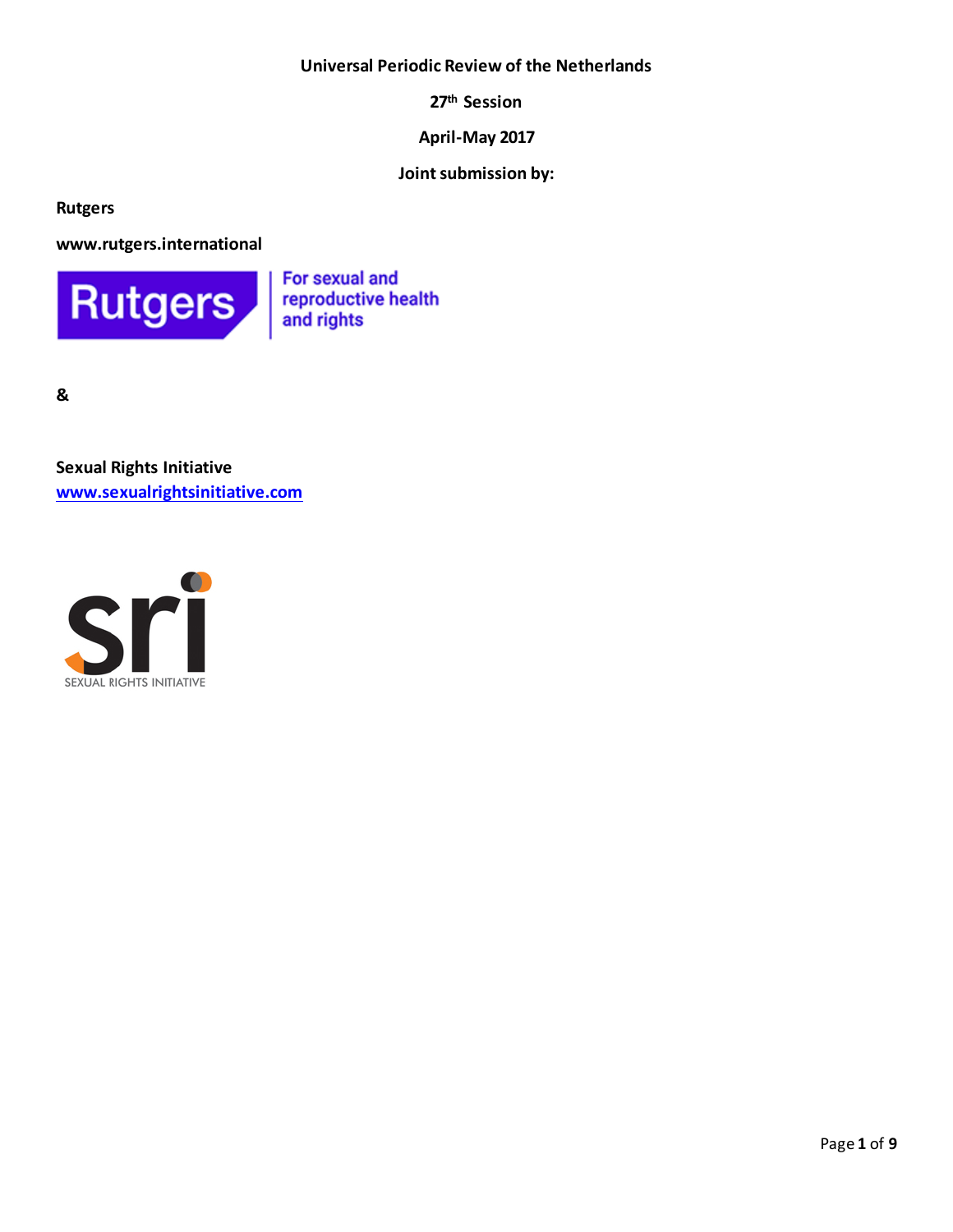# **Key Words: Access to Contraceptives, Medical Abortion, Comprehensive Sexuality Education, Sexual Violence, First Offenders, Paternity Leave, Vulnerability of Asylum Seekers and Refugees**

### **Executive Summary**

- 1. This report is submitted by Rutgers and the Sexual Rights Initiative (SRI) and focuses on sexual and reproductive health (SRH) rights in The Netherlands. In general, SRH rights in the Netherlands are well respected, however, challenges remain with regards to the provision of comprehensive sexuality education, the persistence of sexual violence and access to information, education and services for marginalized groups.
- 2. In June 2016, the Minister of Health proposed that medical abortion up to 45 days would fall under the same regulatory laws as abortion in a later stage of a pregnancy resulting in restricted access.
- 3. In 2012, the Government made sexuality education obligatory in primary and secondary schools, however, the quality and amount of sexuality education lessons in schools varies a lot. As rates of sexual violence is high in The Netherlands it is essential that sexuality education is comprehensive and includes negotiation skills, gender equality and human rights, so that young people are empowered to protect themselves and respect the rights and boundaries of others.
- 4. In recent years The Netherlands has seen an increase in the number of refugees and asylum seekers. Special attention is needed for vulnerable groups like unaccompanied minors and female asylum seekers. Many have undergone serious traumas and sexual abuse or have experienced sexual intimidation. There are indications of child, early and forced marriages and incidents of sexual and gender related violence. With the increased number of refugees and asylum seekers, SRH rights issues remain highly challenging. Medical doctors and other health care professionals need support to deal with specific needs of vulnerable groups of refugees in a cultural ly sensitive way.
- 5. In The Netherlands gender inequality remains a subject in public and policy debates. Equality between men and women will not be reached until men and boys can take equal responsibilities in caregiving and domestic work. As The Netherlands is taking a leading role in international debates on SRH rights, human rights and gender equality, the Government should take a more leading role in implementing this nationally. An equal level playing field for men and women is needed. Policies around paternity leave should be extended.

### **Progress and gaps in the implementation of recommendation from 1st & 2nd cycle of UPR**

6. During its first review in April 2008, and the second review in May 2012 the Netherlands received the following recommendation from India: **Fully implement the measures regarding violence against women as outlined in its UPR interim report and consider implementing the recommendations of the Special Rapporteur on violence against women and CEDAW.** As the response of the Government was unclear on this official recommendation of India, it is still unknown if and which actions the Government has taken. No measures have been put in place regarding vi olence against women as addressed in the UPR interim report as well as no specific actions are taken with regard to the recommendations on the Special Rapporteur.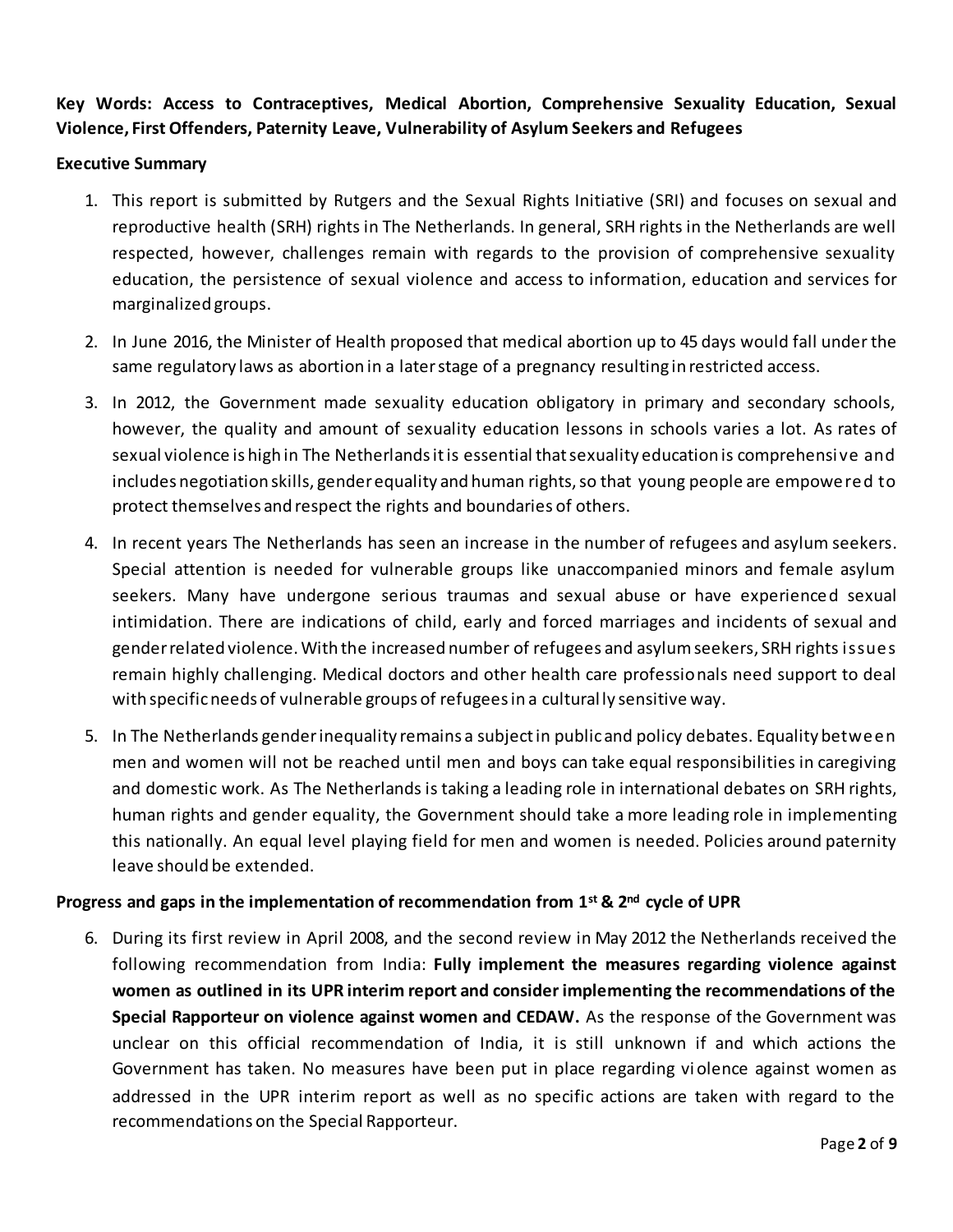### **Background**

- 7. In general, SRH rights in the Netherlands are well respected. 90% of youth used a contraception method to protect themselves against pregnancies and 75% used a condom during their first sexual intercourse.1And 4 out of 5 of Dutch youth always use a contraceptive method during sex. The number of teenage pregnancies is decreasing over the years, as well as the number of abortion among teenagers2. In general, women and teenagers have good access to reliable contraceptives, safe abortion, information and services.
- 8. Contraceptives are free of charge under basic health insurance for women until the age of 21. Above the age of 21, women have to pay for their contraceptive use. Only parts of these costs can be reimbursed if women have additional insurance, however there is a €385 deductible (*eigen risico*) which women must pay before receiving reimbursement.
- 9. In 2014, the number of people newly diagnosed with HIV at STI clinics decreased by 9 per cent (from 358 cases in 2013 to 323 in 2014)3. Chlamydia is the most common STI and in 2013 the number of infections increased by 7% and 19% of young people between 15 and 19 years who had a consult at a centre for sexual health was diagnosed with Chlamydia <sup>4</sup>.
- 10. In cases of unintended or unwanted pregnancy, abortion is allowed until 24 weeks. Abortion is still part of the political and public debate. Since 2008 the overall number of abortions slightly declined. At present, medical abortion in the first 45 days (*overtijdsbehandeling*) is allowed in registered abortion clinics or hospitals who have a special permit. It falls under less restrictive laws and legislation and there is no requirement for the 5 day waiting period for women as with abortions at later stages. In June 2016, the Minister of Health proposed that family doctors may provide medical abortions up to 45 days, which seems an expansion of the existing regulations. However, it is proposed that the treatment by the family doctor will fall under the same legislation *(Wet Afbreking Zwangerschap*) as abortion in a later stage of a woman's pregnancy. Subsequently, this implies that family doctors should apply for a special permit in order to provide the medical treatment for abortion up to 45 days. It is likely that not all family doctors will apply of this and thereby equal accessibility of women is not assured. In Dutch civil society there is strong opposition on this proposal.
- 11. In The Netherlands 40% of women and 13% of men experience some form of unwanted (physical) sexual behaviour, ranging from unwanted touching to rape, at least once in their lifetime. 14% of women has been raped at least once.<sup>5</sup> 17% per cent of female and 5% of male youth age 12 to 25 years

<sup>3</sup> Rijksinstituut voor Volksgezondheid en Milieu

 $\overline{a}$ 

<sup>4</sup> Rijksinstituut voor Volksgezondheid en Milieu

<sup>1</sup> Graaf H de, Kruijer H., Acker van J., and Meijer S. *Seks onder je 25e* [*Sex under the age of 25*]. In opdracht van de Rutgers Nisso Groep en Soa Aids Nederland. Delft: Eburon, 2012.

<sup>2</sup> Inspectie voor gezondheidszorg, Jaarraportage 2014 van de Wet afbreking Zwangerschap , Utrecht: 2015.

http://www.rivm.nl/en/Documents\_and\_publications/Scientific/Reports/2015/juni/Sexually\_transmitted\_infections\_including\_HIV\_ in\_the\_Netherlands\_in\_2014

www.rivm.nl/Documenten\_en\_publicaties/Algemeen\_Actueel/Nieuwsberichten/2014/Percentage\_positieve\_soatesten\_in\_2013\_lic ht gedaald

<sup>5</sup> Haas, S. de (2012). Haas, S. de (2012). Seksueel grensoverschrijdend gedrag onder jongeren en volwassenen in Nederland. *Tijdschrift voor Seksuologie, 36*(2), 136-145.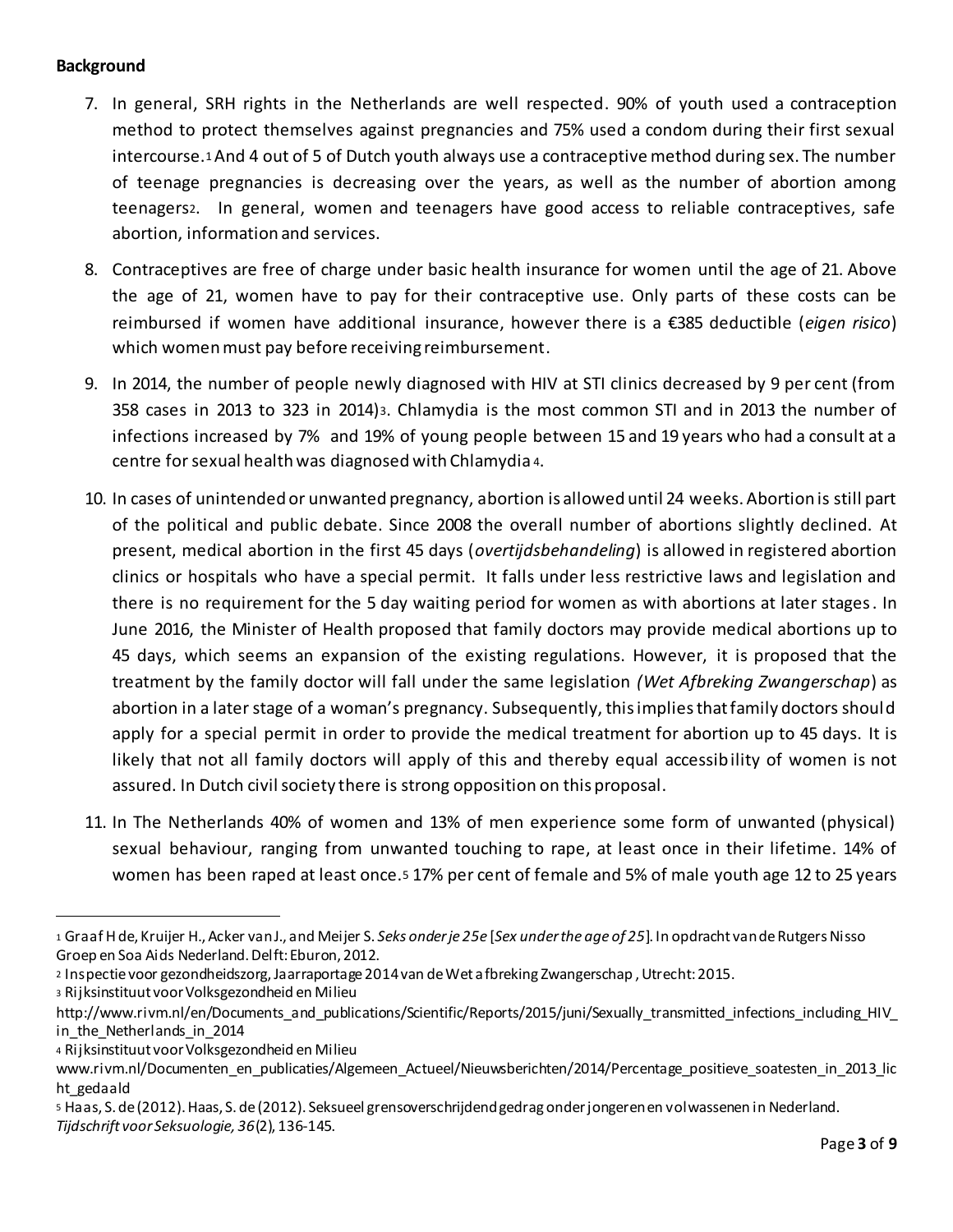old has had experience with sexual violence or sexual coercion. Sexual violence has severe physical, psychological and social implications. Sexual violence is rooted in unequal power relationships and gender norms. Harmful gender stereotypes which usually disadvantage women still exist. Women and girls in the Netherlands are confronted with double sexual standards, including women and girls from ethnic and religious groups.<sup>6</sup> In general it can be stated that a girl has to behave sexy but should not be sexually active.7And that boys experience more sexual freedom and privileges compared to girls.

12. Since 2015, The Netherlands is experiencing an increased number of refugees and asylum seekers. The COA refugee centers (*Centraal Orgaan opvang Asielzoekers),* civil society organizations and the Government are increasing their attention to safe living environments and of the human rights of refugees and asylum seekers. Special focus is needed for vulnerable groups like unaccompanied minors and female asylum seekers. Many are sexually abused or have experience with sexual intimidation, some became pregnant or have given birth under bad conditions. Lesbian, gay, bisexual and transgendered (LGBT) refugeessometimes feel unsafe and are confronted with homophobia. There are indications from professionals working with refugees and asylum seekers of child, early and forced marriage and incidents of gender related violence. Unfortunately, there is a lack of reliable data or research on these topics. With the increased number of refugees and asylum seekers, SRH rights issues remain highly challenging. Medical doctors and other health care professionals need support to deal with specific needs of vulnerable groups of refugees in a culturally sensitive way. There is also a strong need for comprehensive sexuality education of young refugees, because of a lack of information and education on this in their countries of origin.

### **Problem identification**

 $\overline{a}$ 

#### *Comprehensive sexuality education.*

13. During the second UPR cycle, both in the stakeholder summary as well as in the UN compilation, recommendations were made to The Netherlands concerning the strengthening of sexuality education. In 2012 the Government decided to make sexuality education obligatory in primary and secondary schools. Sexuality and sexual diversity are explicit embedded in the Governmental policy *kerndoelen*  (key goals in education). Nevertheless, schools have a great freedom to fill in these objectives themselves and choose their own methods. Rutgers and SOA Aids Nederland deliver evidence based and comprehensive sexuality education programs for schools, but not all of the collaborating partners (e.g. municipal and Public Health Centers who support schools with information and tools and organize trainings for the teachers) have the skills and capacity to implement the programs in schools in their own region. Therefore the quality and amount of sexuality education lessons in schools varies considerably. The fact that sexuality education is at this moment still dependent on the school that a student attends is in violation of General Comment 4 of the UN Committee on the Rights of the Child, which states that 'it is the obligation of States parties to ensure that all adolescent girls and boys, both in and out of school, are provided with, and not denied, accurate and appropriate information on how

<sup>6</sup> The double sexual standard is especially strong in Moroccan and Turkish communities, see: De graaf, H., Egten, C. van, Hoog, S. de, Berlo, W.van (2009). *Seksualisering: aandacht voor etniciteit. Een onderzoek naar verbanden met opvattingen en gedrag van jongeren* [*Sexualisation: attention for ethnicity. A research into the relation with attitudes and behaviors of young people*], Utrecht: Rutgers WPF

<sup>7</sup> Cense, M. & Van Dijk, L. (2010). Niet zomaar seks. Jongeren over seks en grenzen. Utrecht: Rutgers Nisso Groep.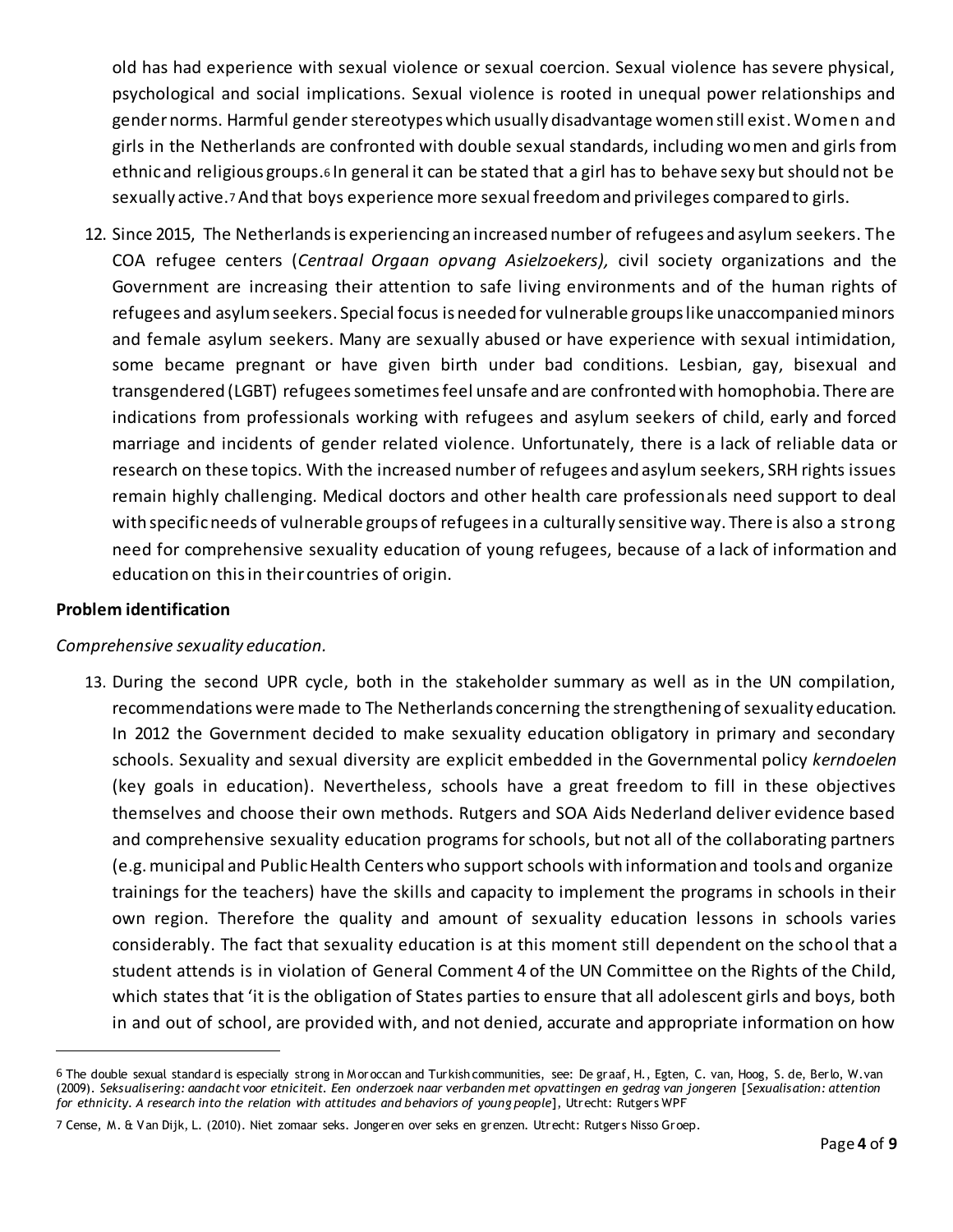to protect their health and development and practice healthy behaviors.'<sup>8</sup> As well it is a denial of international and regional agreements on the right to comprehensive sexuality education $940$ .

- 14. Since the Government has agreed to include sexuality and sexual diversity in school curricula, promotions and assistance, monitoring and evaluation of implementation is necessary. However, Rutgers and SOA Aids Nederland found that according to young people 11-12, the majority of schools are educating still only the bodily and more technical aspects of sexuality education and thereby missing out on the comprehensiveness of sexuality education which is so essential in the preparation for adult life. Youth need information and skills to be empowered to express boundaries and their wishes. They have a right to freely make informed choices concerning their sexuality and sexual life and the information, education and the means to do so. Freedom, mutual respect and equality are important in making such choices. Recent research of Rutgers shows that parents are still the most important persons for children between 9 and 12 to ask questions about love, sexuality and their body. Therefor e it is crucial to include parents in interventions too.
- 15. In our multicultural society special attention must be paid to topics as sexual diversity, sexual rights, gender equality and the right to choose your own partner, so that young people are empowered to protect themselves and respect the rights and boundaries of others. Additionally, there must be special attention for the implementation of comprehensive sexuality education to youth and adolescents with intellectual and physical disabilities and youth with diverse cultural backgrounds, including refugees and asylum seekers. Recent research shows that these particular groups have limited knowledge on sexuality, have less skills to articulate their boundaries and have more conservative attitudes towards gender equality and sexual diversity13.
- 16. In order to make the implementation of comprehensive sexuality education effective and sustainable, current and future school teachers must have the skills, confidence and be knowledgeable to teach the mandatory lessons on comprehensive sexuality, including sexuality and sexual diversity. This must also be embedded in the long term vision and agreements on education in *Onderwijs2032*.

#### *Access to contraceptives*

 $\overline{a}$ 

17. As of January 2011, contraceptives are free of charge under basic health insurance for women until the age of 21. Above the age of 21 women have to pay for their contraceptive use. Only parts of these

10 EU Council Conclusions on Gender Action Plan 2016-2020 (2015), Brussel: Council of the European Union,

http://www.consilium.europa.eu/en/press/press-releases/2015/10/26-fac-conclusions-gender-development/

<sup>8</sup> United Nations Committee on the Rights of the Child on CRC/GC/2003/4, 1 July 2003. Adolescent health and development in the c ontext of the Convention on the Rights of the Child (CRC)

<sup>9</sup> The right to comprehensive and non-discriminatory sexuality education is based on rights protected by human rights agreements, including *inter alia* the Convention on the Rights of the Child; the International Covenant on Economic, Social and Cultura l Rights; the International Covenant on Civil and Political Rights; the Convention on the Elimination of All Forms of Discrimination against Women; and the Conventio n on the Rights of Persons with Disabilities. And the implementation of comprehensive sexua lity education is safeguarded in the Sustainable Development Goals under target 3.7 and 5.6 (indicator 5.6.1).

<sup>11</sup> Graaf, H. de, Kruijer, H., Acker, J. van, & Meijer, S. (in press). 'Seks onder je 25e 2: Seksuele gezondheid van jongeren in Nederland anno 2012', Delft: Eburon

<sup>12</sup> Graaf, H. de (2016) 'Hoe denken kinderen van 9 tot 12 jaar over seks?', Utrecht: Rutgers,

http://www.rutgers.nl/sites/rutgersnl/files/PDF/Resultaten\_onderzoek\_Rutgers\_NOS\_Jeugdjournaal\_2016.pdf

<sup>13</sup> Pharos Expertisecentrum Gezondheidsverschillen (2016), 'Kennissynthese gezondheid van nieuwkomende vluc htelingen en indicaties voor zorg, preventie en ondersteuning', Utrecht: Pharos.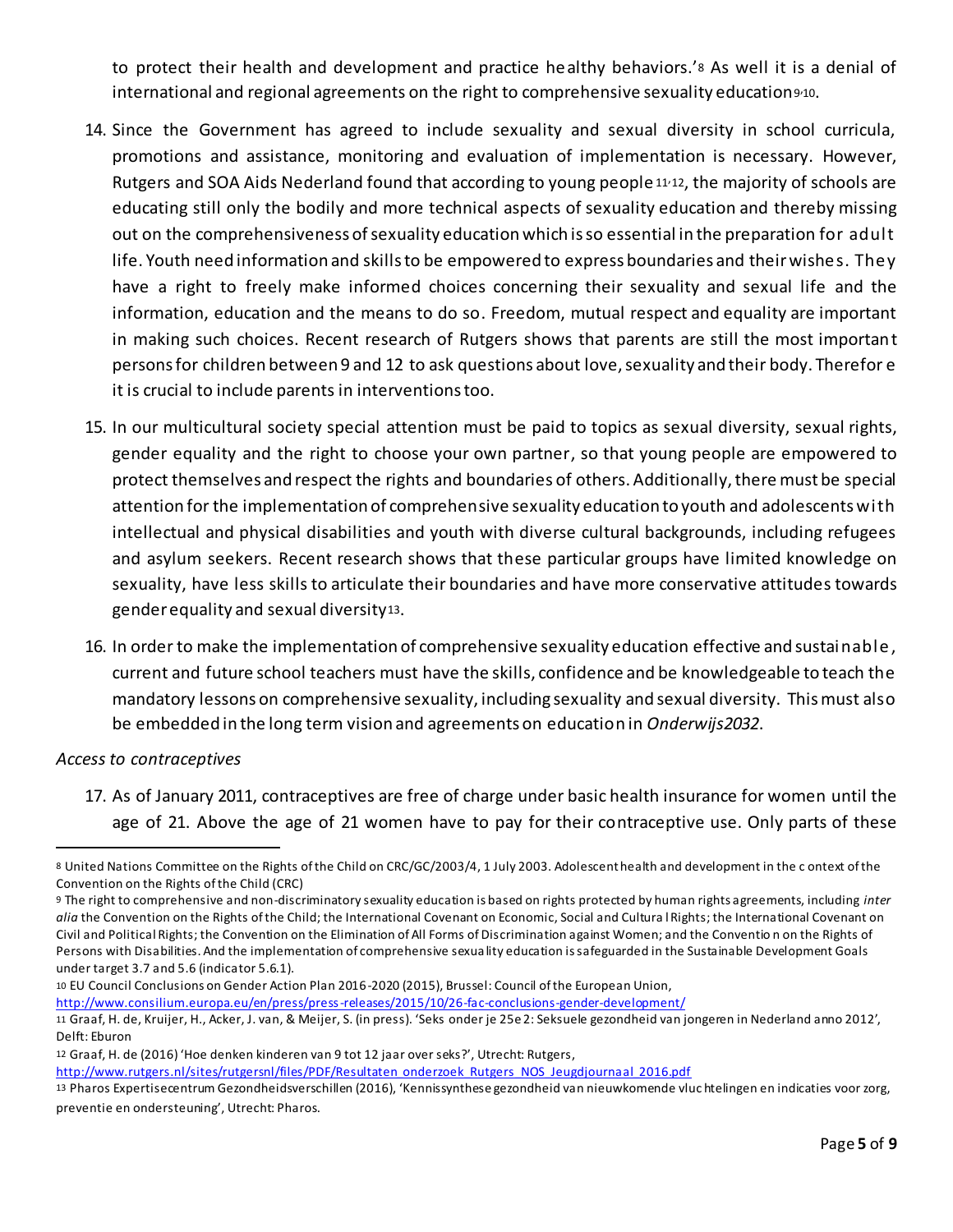costs can be reimbursed if women have an additional insurance however women must pay a €385 deductible (*eigen risico*) before receiving reimbursement. The amount of the *eigen risico* is increasing over the years from a no claim bonus of €255 in 2006 to deductible costs of €385 in 2016. This is a worrying trend especially for people in low income groups, where financial reasons could be a barrier in the consistent use of contraceptives. This financial barrier is especially relevant for long acting contraceptives as women need to pay a higher amount all in once. It is indicated that vulnerable groups of women and girls (e.g. homeless women, women drug users, women from diverse cultural backgrounds, women with financial problems, women with limited knowledge of the Dutch language and women with intellectual disabilities) experience limitations in accessing contraceptives, they are not able to make an informed choice about contraceptives and/or they are not able to use contraceptives consistently. Therefore, it is requested the Government should consult with these groups to better meet their needs.

18. Special attention should be paid to particular groups of girls and women. Surinamese and Antillean girls and girls with less access to education are more at risk of early pregnancy and repeat abortions compared to other girls14. Young asylum seekers are also at risk of early pregnancy because they lack access to comprehensive sexuality education, do not have access to free contraceptives and are confronted with taboos on sexuality<sup>15</sup> however there is no research or data collected on pregnancy rates for this group. Information which is available about sexuality and sexual health does not yet fully address the different backgrounds of young people and an improvement should be made in the accessibility of reliable and effective information for these groups. A more integrated SRH rights approach in cooperation with the health care workers (Sense, family doctors and mid wives) public health centres and ethnic minorities can contribute to the prevention of early and unwanted pregnancies.

# *Sexual Violence*

 $\overline{a}$ 

19. As agreed upon in international and regional agreements<sup>16</sup> as well as in the recently formulated Sustainable Development Goals,<sup>17</sup> all forms of violence should be eliminated. In the Netherlands, the rate of sexual violence is relatively high with 40% of women ever experienced any form of physical sexual violence, compared to the global percentage of 35% published by WHO18. 17% of adolescent

<sup>14</sup>Lee, L., van, & Wijsen, C. (2008). Landelijke Abortus Registratie 2007. Utrecht: Rutgers Nisso Groep.

<sup>15</sup> The double sexual standard is especially strong in Moroccan and Turkish communities, see: De graaf, H., Egten, C. van, Hoog, S. de, Berlo, W.van (2009). *Seksualisering: aandacht voor etniciteit. Een onderzoek naar verbanden met opvattingen en gedrag van jongeren* [*Sexualisation: attention for ethnicity. A research into the relation with attitudes and behaviors of young people*], Utrecht: Rutgers WPF.

<sup>16</sup> i.e. the Convention on the Elimination and Discrimination against Women (CEDAW): general recommendation no. 19; Declaration on the Elimination of Violence against Women: article 1; The Beijing Declaration and Platform for Action; The International Conference on Population and Development

Programme of Action; the Council of Europe Convention on preventing and combating violence against women and domestic violence (2011) ('the COE Convention'); Council Conclusions on Gender Action Plan 2016-2020

<sup>17</sup> Sustainable Development Goals, target 5.2.

<sup>18</sup> World Health Organisation, Factsheet Violence Against Women (2016),

http://www.who.int/mediacentre/factsheets/fs239/en/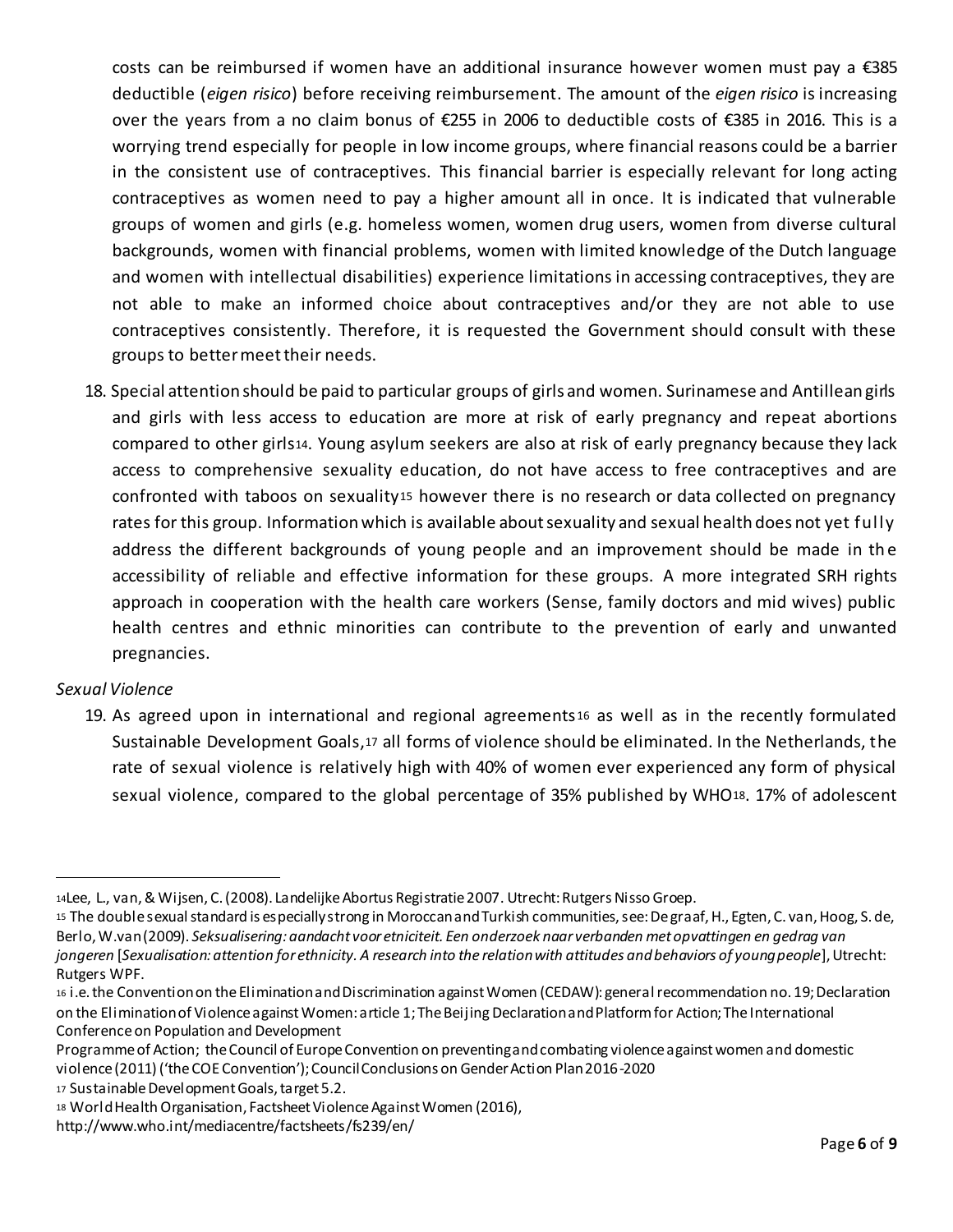girls and 5% of adolescent boys are forced to do a sexual act or experienced a forced sexual act19. Adolescents with lower levels of education and adolescents with an intellectual disability are at higher risk. Quite a few interventions to prevent sexual violence are developed. However, some groups are still underserved in this respect, for example young people with severe disabilities. In addition, many interventions are not evaluated, or implemented in an adequate way.

# *Paternity leave*

 $\overline{a}$ 

- 20. Since the foundation of the International Labour Organisation (ILO) in 1919, maternity protection has been a major concern20. Maternity protection is a fundamental labour right enshrined in key universal human rights treaties, although implemented in varying levels. The UN convention on the Rights of the Child stipulates that "States shall respect the responsibilities, rights and duties of parents.21"Paternity and parental leave for men have not been recognized by an equivalent standard or international agreement22. In 2009, the ILOs resolution Concerning Gender Equality at the Heart of Decent Work called for governments and others to create incentivized policies (including paternity and/or parental leave) that support a more equal division of work and family responsibilities <sup>23</sup>.
- 21. As of 2015, the Dutch government made the Law modernization arrangements for leave and working hours (*Wet modernisering regelingen voor verlof en arbeidstijden*).<sup>24</sup> Maternity leave remained similar and still entails 16 weeks, of which at least 10 weeks is to be used after giving birth. In the Law modernization arrangements the Government has extended paternity leave <sup>25</sup> to 5 paid days by 2017, instead of 2 paid days. This 'modernization' cannot fill the gap in gender inequalities in the Netherlands, and cannot be seen as 'modern' as the average of paternity leave in Europe is 8 weeks. In the Netherlands women with children spend 2 times more time in caregiving compared to men and women are working 2.5 times less hours in paid jobs26. The difference between men and women without children in terms of time spent in paid work is significant lower. Research shows that 60% of fathers would like to spend more time with their children27. Paternity leave has the power to contribute significantly to the recognition and redistribution of care work and to transform deeply

<sup>23</sup> International Labour Organization. Report VI: Gender Equality at the Heart of Decent Work. Geneva, Switzerland: ILO;2009. <sup>24</sup> Parliamentary Papers, EK 32.855 A, *Wetsvoorstel Modernisering regelingen voor verlof en arbeidstijden, [Modernization schemes* 

*for leave and working hours],* 14 October 2014.

<sup>19</sup> Graaf, H. de, Kruijer, H., Acker, J. van, & Meijer, S. (2012). Seks onder je 25e 2: Seksuele gezondheid van jongeren in Nederland anno 2012. Delft: Eburon

<sup>20</sup> International Labour Organization. Maternity and Paternity at Work: Law and Practice across the World. Geneva, Switzerland: ILO;2014.

<sup>21</sup> The United Nations. (1989) Convention on the Rights of the Child.

<sup>22</sup> International Labour Organization. Maternity and Paternity at Work: Law and Practice across the World. Geneva, Switzerland: ILO;2014.

<sup>25</sup> Paternity leave for fathers is supportive of diverse caregivers and caregiving; including same-sex, opposite-sex, adoptive and single parents.

<sup>26</sup> Centraal bureau voor de statistiek (2014), Emancipatie monitor

https://www.cbs.nl/NR/rdonlyres/A58ACF46-9D48-4A0F-BC16-4420D714A93E/0/emancipatiemonitor2014web.pdf <sup>27</sup> Persbericht Central Bureau of Statistics (CBS), *Ruim vier of de vijf prille vaders nemen verlof, [Over four out of five newly become fathers take leave],* 4 September 2015. https://www.womeninc.nl/nieuwsbericht/uitkomsten-onderzoek-de-verdeling-van-zorgvoor-kinderen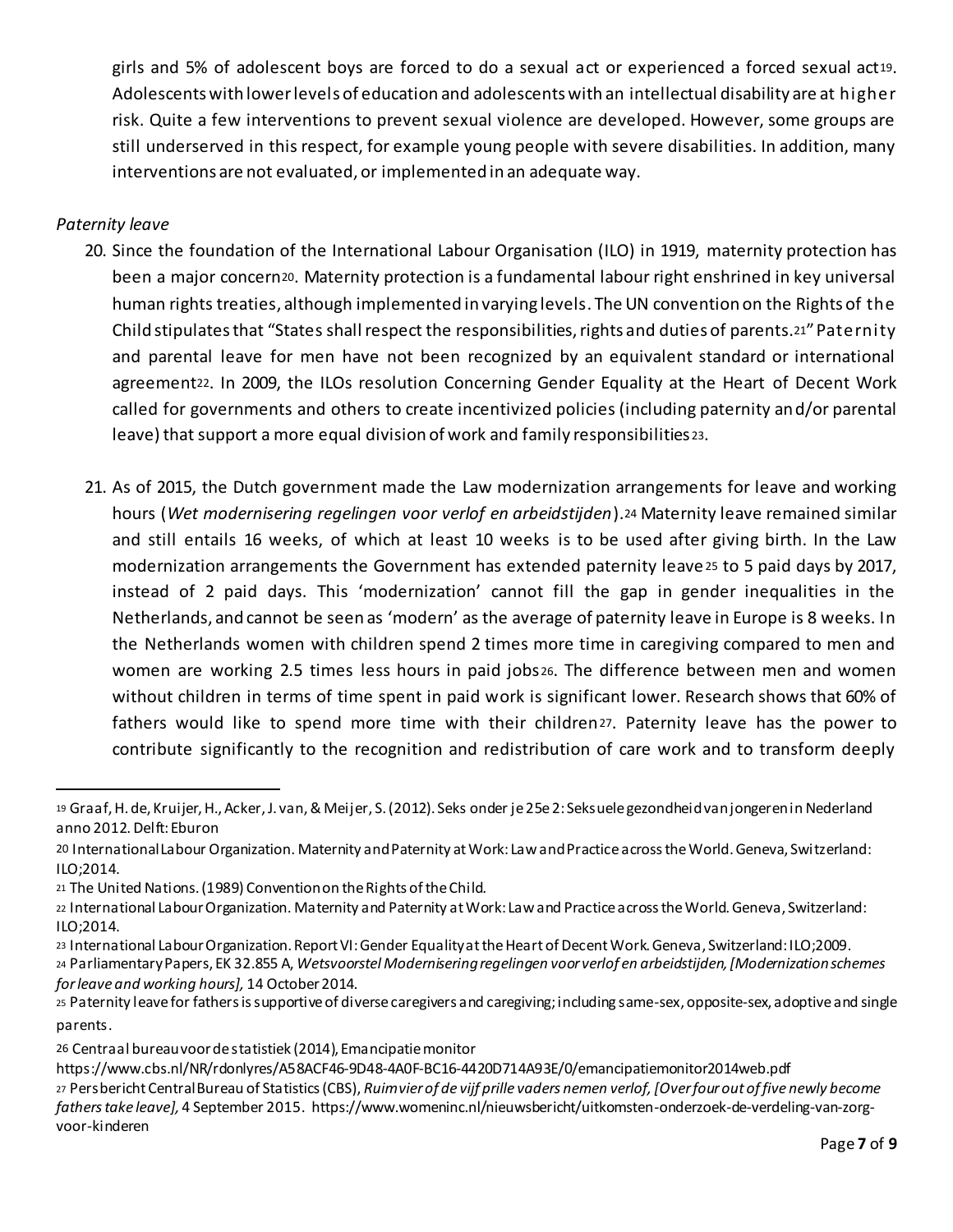rooted inequalities between men and women. These policies can be an effective mechanism for changing the gendered dynamics of caregiving at home and elevating the status of caregiving more broadly. Leave for fathers promotes women's equal pay and advancement in the workforce and men's connectedness at home. It boosts employees' morale and productivity, and reduces turnover <sup>28</sup>. It allows governments to send a clear signal that all parents matter in the lives of their children.

22. The current leave system of the Netherlandsincreases the inequality between men and women in the balance between work and care for their child or children. This forces women back in the more traditional role of caretaker. Equal balance between labour and family duties is one of the main topics in the gender equality debate and the Government should take a more leading role in creating an equal level playing field for men and women by adapting and implementing policies on paternity leave, and thereby contributing to the empowerment and leadership of women.

# **Recommendations for action:**

 $\overline{a}$ 

- 23. The Dutch Government should strengthen current and future<sup>29</sup> sexuality education on primary, secondary and high schools30 by ensuring comprehensive sexuality education (that includes topics as sexual diversity, sexual rights, gender equality and the right to choose your own partner, so that young people are empowered to protect themselves and respect the rights and boundaries of others) in the national school curriculum as mandatory as well as in the *Onderwijs2032* policies about future education. The Dutch Government must pay particular attention to the promotion and assistance, monitoring and evaluation of implementation.
- 24. The Dutch Government should take sufficient efforts to educate current teachers so that they are able to teach all aspects of comprehensive sexuality education to schoolchildren and youth of primary, secondary and high schools.
- 25. The Dutch Government should make comprehensive sexuality education a mandatory subjectfor future teachers to get experience with, knowledge of and confidence in during their training.
- 26. The Dutch Government should strengthen the implementation of comprehensive sexuality education to youth and adolescents with diverse cultural backgrounds, with particular attention to vulnerable groups including refugees and asylum seekers.
- 27. The Dutch Government should strengthen the support to vulnerable groups of women to ensure that they are able to make informed decisions about contraceptive use and that they are able to use the preferred contraception method in a consistent way.
- 28. The Dutch Government should undertake in-depth studies and consultations to investigate the needs and barriers of the vulnerable groups while accessing contraceptives.

<sup>28</sup> MenCare Paterntal leave Platform, *10 ways to leave gender inequality behind and give our children the care they need*, http://men-care.org/wp-content/uploads/sites/3/2016/03/Parental-Leave-Platform-web.pdf

<sup>29</sup>Referring to current Dutch policies '*Kerndoelen sexualiteit en seks diversiteit'* and future policies around *'Onderwijs2032'*. 30 Referring to primary, secondary and highschools relates to the schoolsystem of the Netherlands '*basis onderwijs, voorgezet onderwijs, speciaal onderwijs en middelbaar beroepsonderwijs'*.